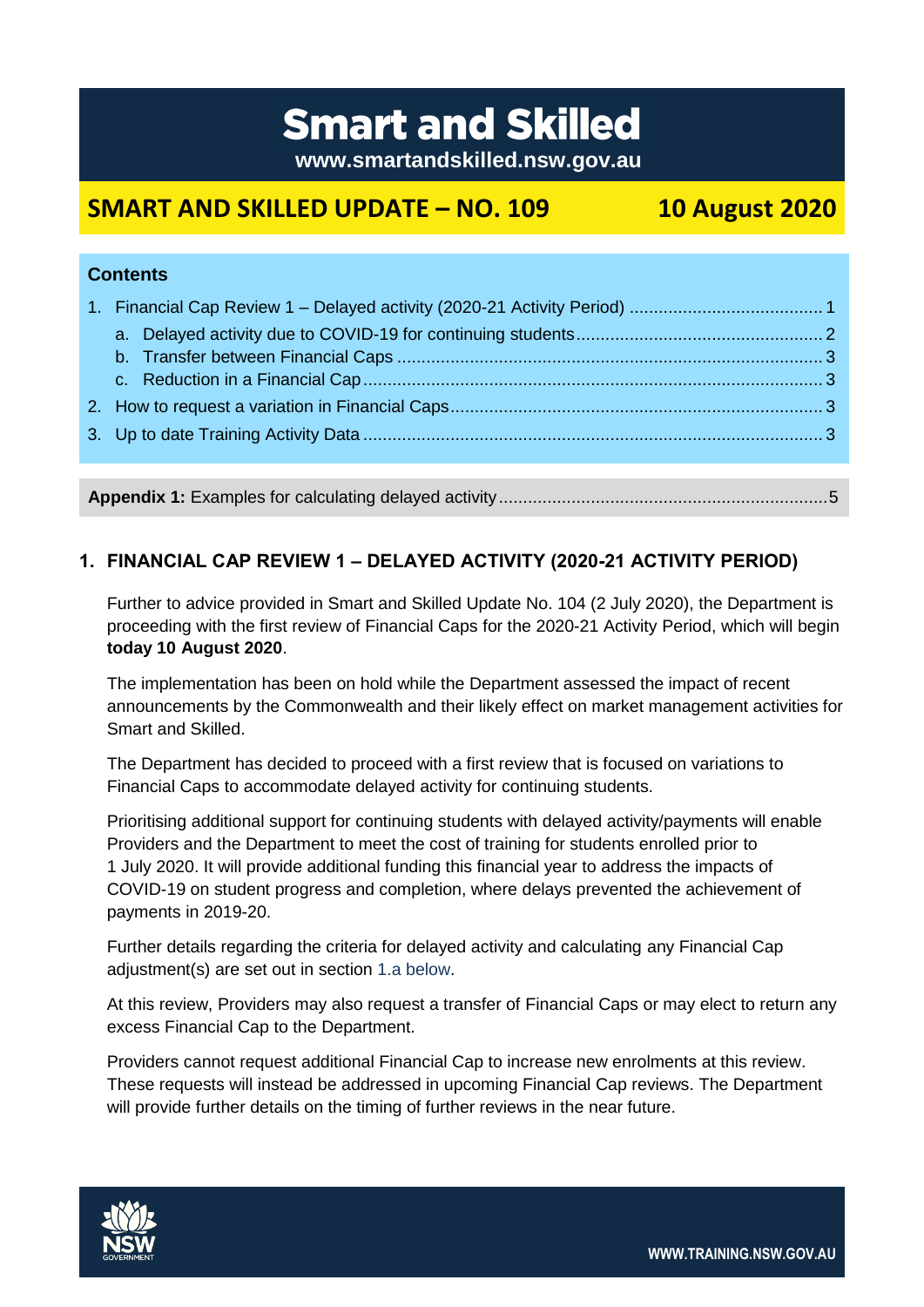#### <span id="page-1-0"></span>**a. Delayed activity due to COVID-19 for continuing students**

The Department recognises that some students were unable to progress in their training as expected in the 2019-20 Activity Period due to COVID-19 and that milestones and payments expected to be achieved in that Activity Period may now occur in 2020-21. As a result, Financial Caps for the current 2020-21 Activity Period may require adjustment to accommodate the delayed payments.

The Department is therefore giving Providers the opportunity to calculate an estimate of the standard subsidy value of any delayed activity and to submit a request for Financial Cap adjustments, which will then be assessed by the Department.

Affected Providers may submit a request for either a transfer of Financial Cap or for additional Financial Cap to fund the delayed payments.

#### **i. Method of calculating Financial Cap/Standard Subsidy for delayed activity**

- The payments must relate to students who were in training in the 2019-20 Activity Period and who are continuing training in 2020-21.
- The additional amount of Financial Cap must be calculated **only** on the payment instalments that would have been achieved in the 2019-20 Activity Period if not for the impact of COVID-19 on progression and completion, where these payments are now expected to be paid in 2020-21.
- The training activity data showing the delay in training progress for the affected student must have been reported after 11 March 2020.

Importantly, this does not compensate a Provider for a loss of revenue from students who have discontinued training or for a reduction in enrolments.

Delayed activity is for continuing students in training, where the Provider has a reasonable expectation the payment instalment(s) that would have otherwise been achieved in usual circumstances in the 2019-20 Activity Period will now be achieved in 2020-2021.

Examples of payments that are considered and not considered as delayed activity are in **Appendix 1**.

#### **ii. Assessing Financial Cap variation requests**

As the Financial Cap amounts for the current 2020-21 Activity Period include an estimate of continuing students calculated in early March 2020, the Department will assess requests for additional Financial Cap for delayed activity and will consider a Provider's likelihood of utilising the Financial Cap.

This will take into consideration all relevant available information, including (but not limited to):

- the uncommitted balance of the Financial Cap
- previous cap usage performance, and
- the Department's own estimates of delayed activity

to determine whether to increase the Financial Cap by any amount.

Providers must supply a **summarised** explanation of the students and payment instalments contributing to the delayed activity amount requested within the *Financial Cap Variations Form – Review Stage 1*.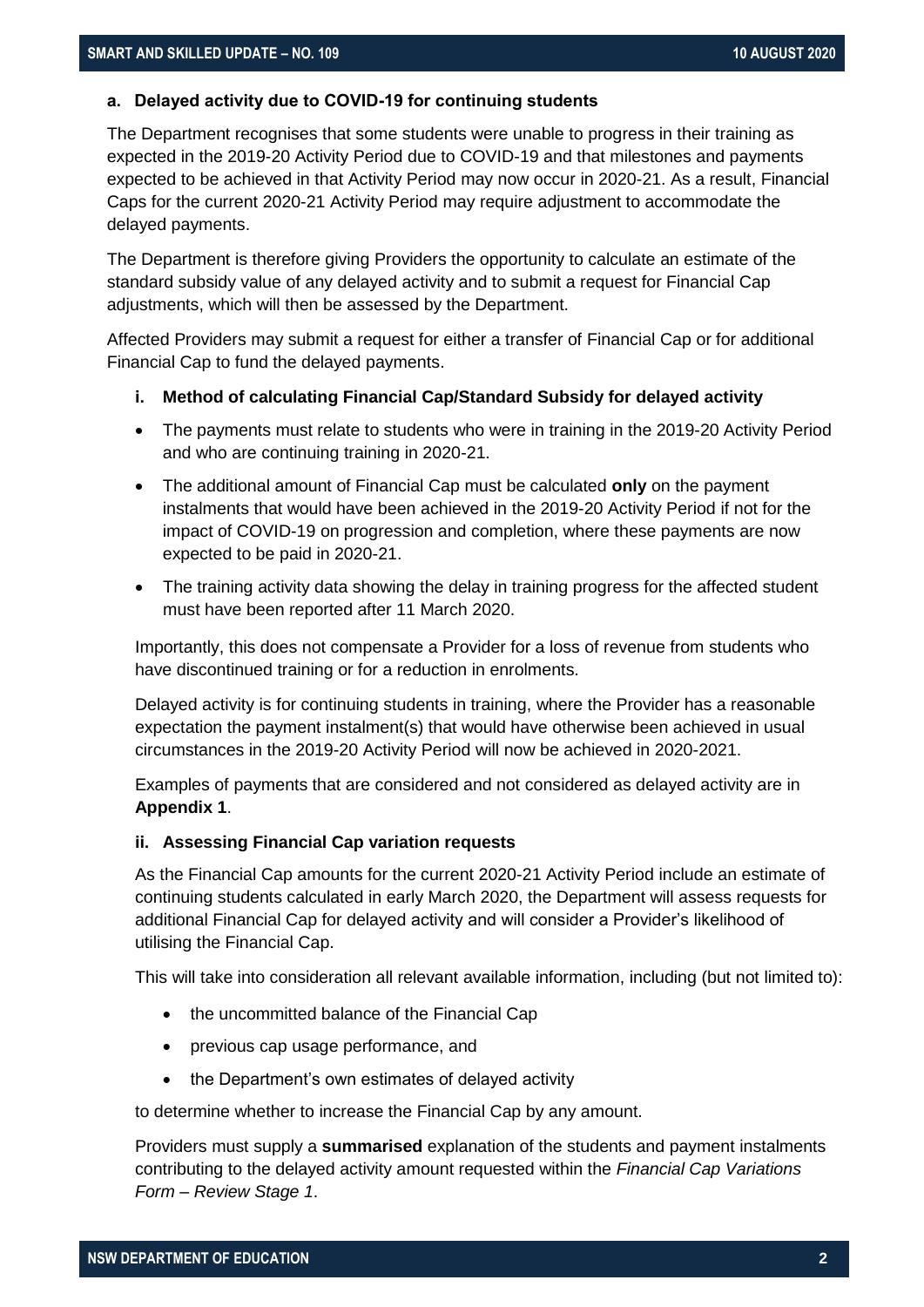Providers are not required to submit the calculations of delayed activity to the Department unless specifically asked to do so by the Department.

All decisions in relation to varying Financial Caps remain at the Department's absolute discretion.

#### <span id="page-2-0"></span>**b. Transfer between Financial Caps**

Each Provider is experiencing unique circumstances and should tailor any request to vary Financial Caps to align with the Department's funding priorities and to achieve 85%–100% usage of each Financial Cap by the end of the 2020-21 Activity Period.

Providers should first seek to transfer uncommitted and excess Financial Caps before requesting additional Financial Cap, noting that regional Financial Caps cannot be transferred to the Sydney region (please refer to Smart and Skilled Update 104 for further information).

#### <span id="page-2-1"></span>**c. Reduction in a Financial Cap**

A Provider is to achieve 85–100% cap usage by the end of the Activity Period.

If at any time a Provider becomes aware that it will not use all of a Financial Cap, the excess amount should be returned to the Department by requesting a reduction.

#### **Please note: Only an uncommitted Financial Cap balance can be returned.**

#### <span id="page-2-2"></span>**2. HOW TO REQUEST A VARIATION IN FINANCIAL CAPS**

Providers who have been allocated Financial Caps for the 2020-21 Activity Period will receive a *Financial Cap Variations Form – Review Stage 1* today. This form is the only mechanism for Providers to request Financial Cap variations at this first review stage.

Financial Cap usage and commitments against Financial Cap levels will be included in the form to assist Providers.

#### **Please note: A response is not mandatory. Only return a form if a financial cap variation is being sought.**

To make a request, please complete the relevant sections of the form and **submit by COB Monday 17 August 2020 to [smartandskilled.application@det.nsw.edu.au](mailto:smartandskilled.application@det.nsw.edu.au)**

#### <span id="page-2-3"></span>**3. UP TO DATE TRAINING ACTIVITY DATA**

The Department will refer to your organisation's reported enrolment and Training Activity Data during the Financial Cap review process.

To allow for accurate measurement of activity at the review stage, all enrolments and Training Activity Data must be reported as required by the Smart and Skilled Contract.

At the time of submitting any request for a Financial Cap variation, Providers should ensure that they have:

- created Commitment IDs for all Enrolled Students
- submitted all Training Activity Data for Enrolled Students who have commenced training
- reported all unit of cmpetency outcomes achieved by students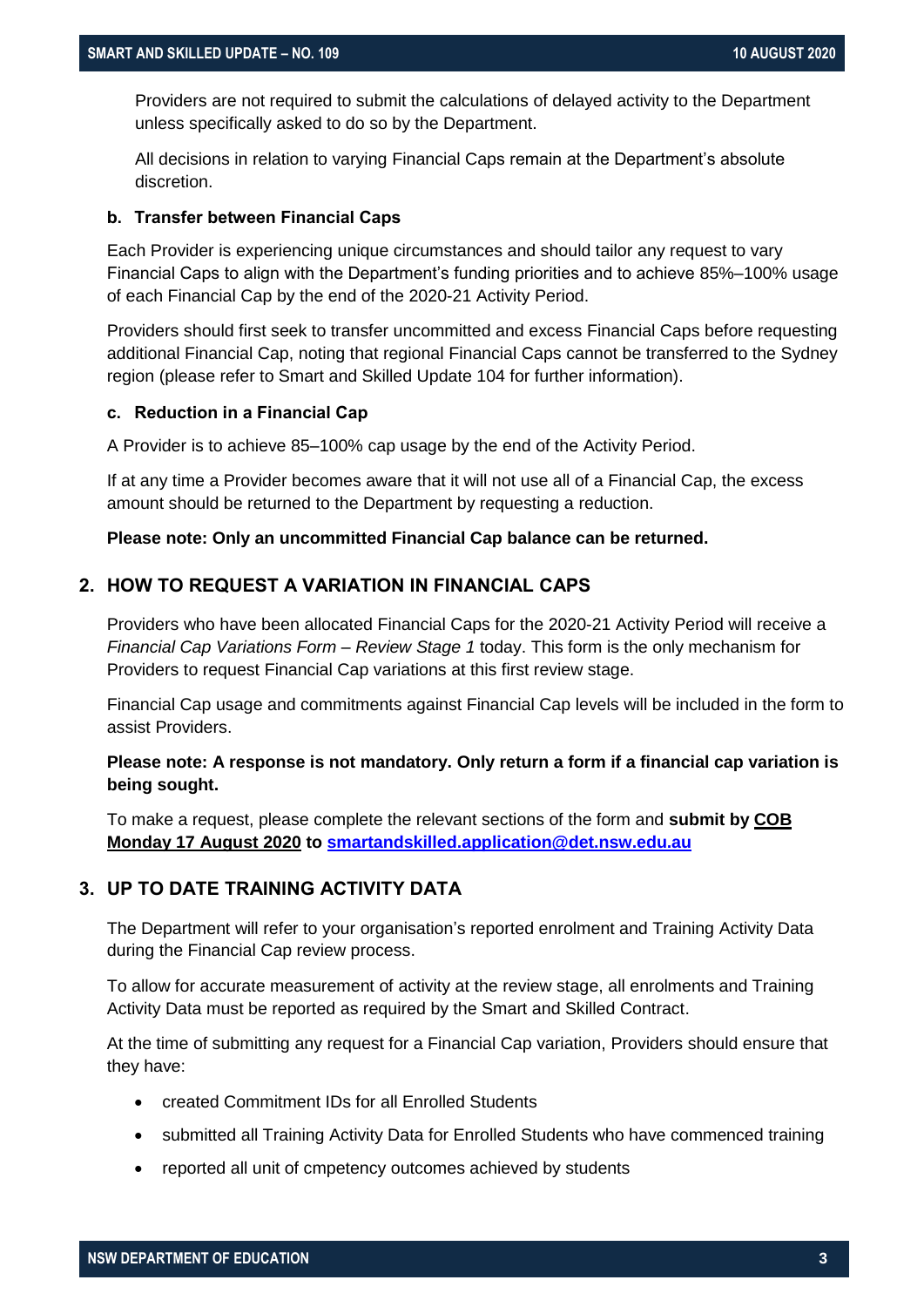- cancelled any Commitment IDs for Enrolled Students who will not commence
- finalised records for students that have exited training and will not complete training successfully.

#### **Please note:**

Training Activity Data is considered to have been submitted once it has been successfully uploaded into the Department's portal – that is, it has not been rejected by the AVS system/external validation process.

For any technical support in relation to this update, contact Training Market Customer Support at [Training.Market@det.nsw.edu.au.](mailto:Training.Market@det.nsw.edu.au)

Please note that this update is for the information of approved Smart and Skilled providers only. If *providers require further information for students or employers, please contact Training Market Customer Support, as above, unless otherwise instructed.*